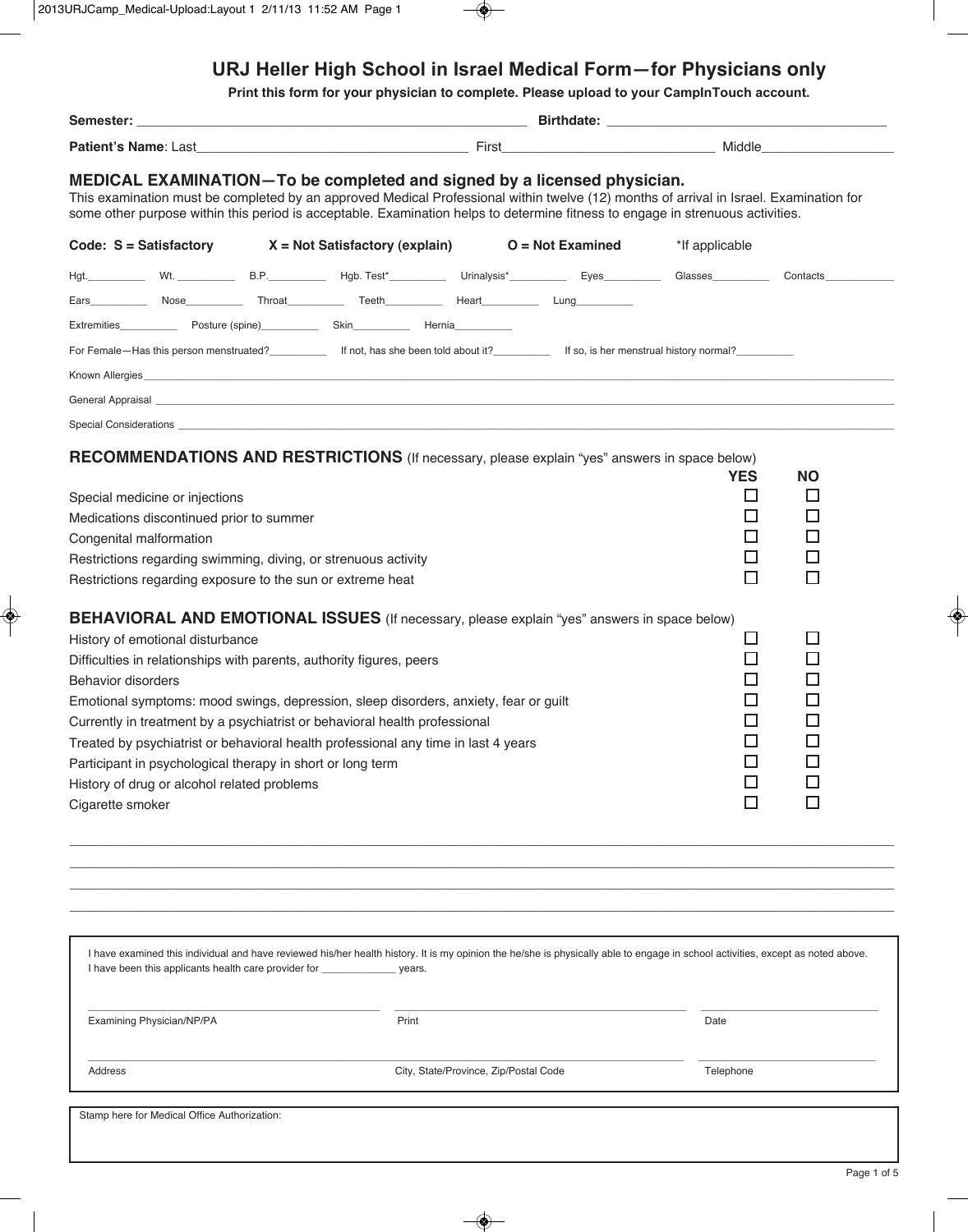# **URJ Health History and Examination Form—for Physicians only**

The URJ Heller High School in Israel considers safety and public health as matters of utmost importance. The vaccination of all members of the school community ranks as a key component in maintaining a safe environment and in decreasing the risk of transmission of contagious illness. Accordingly, the URJ Heller High School in Israel requires that any member of our school community in residence receive up-to-date, age-appropriate immunizations.

 $\Box$  I have read and understand the URJ Heller High School policy on vaccine requirements.

#### **iMMUNizatioN HiStoRy**

| Immunization                                           |                                 | Dose 1<br>Day/Month/Year | Dose 2<br>Day/Month/Year | Dose 3<br>Day/Month/Year | Dose 4<br>Day/Month/Year | Dose 5<br>Day/Month/Year | Most Recent Dose<br>Day/Month/Year |
|--------------------------------------------------------|---------------------------------|--------------------------|--------------------------|--------------------------|--------------------------|--------------------------|------------------------------------|
| Diptheria, tetanus, pertussis<br>(DTaP) or (Tdap)      |                                 |                          |                          |                          |                          |                          |                                    |
| Tetanus booster<br>(Td) or (Tdap)                      |                                 |                          |                          |                          |                          |                          |                                    |
| Mumps, measles, rubella<br>(MMR))                      |                                 |                          |                          |                          |                          |                          |                                    |
| Polio<br>(IPV)                                         |                                 |                          |                          |                          |                          |                          |                                    |
| Haemophilus influenza type B<br>(HIB)                  |                                 |                          |                          |                          |                          |                          |                                    |
| Pneumococcal<br>(PCV)                                  |                                 |                          |                          |                          |                          |                          |                                    |
| <b>Hepatitis B</b>                                     |                                 |                          |                          |                          |                          |                          |                                    |
| <b>Hepatitis A</b>                                     |                                 |                          |                          |                          |                          |                          |                                    |
| Varicella<br>(chicken pox)                             | $\Box$ Had chicken pox<br>Date: |                          |                          |                          |                          |                          |                                    |
| Meningococcal meningitis<br>(MCV4)                     |                                 |                          |                          |                          |                          |                          |                                    |
| Rotavirus<br>(Recommended, not required)               |                                 |                          |                          |                          |                          |                          |                                    |
| Gardasil<br>(Recommended, not required)                |                                 |                          |                          |                          |                          |                          |                                    |
| <b>H1N1</b><br>(Strongly recommended,<br>not required) |                                 |                          |                          |                          |                          |                          |                                    |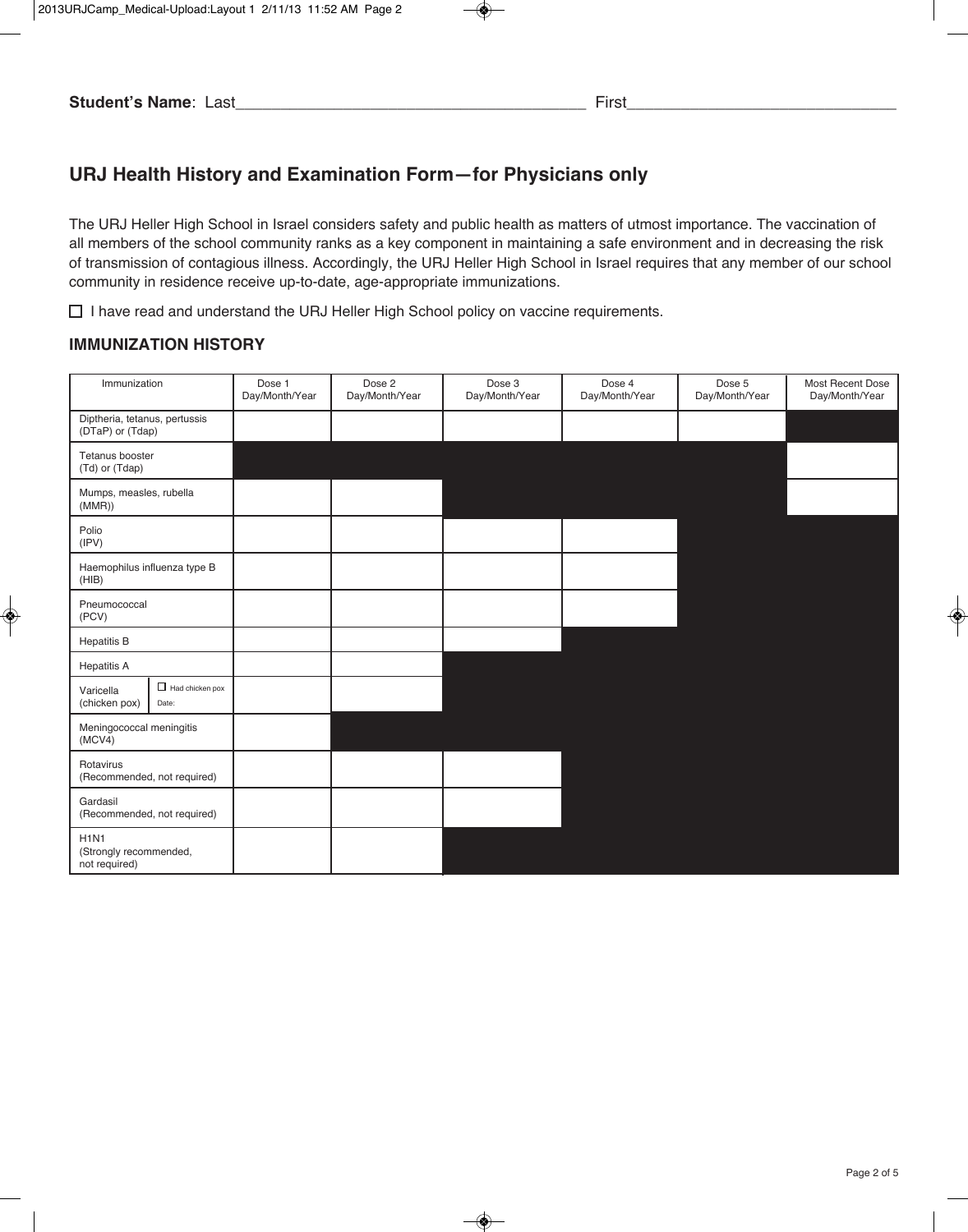## **iMPoRtaNt—tHESE BoxES MUSt BE coMPlEtE FoR attENdaNcE**

PARENT/GUARDIAN AUTHORIZATIONS: This health history is correct and complete as far as I know. The person herein described has permission to engage in all URJHH activities except as noted. I hereby give permission to URJHH to provide routine health care, administer prescribed and over the counter medications and seek emergency medical treatment including ordering x-rays or routine tests. I agree to the release of any records necessary for insurance purposes. I give permission to the camp to arrange necessary related transportation for me/my child. In the event that I cannot be reached in an emergency, I hereby give permission to the physician/health care provider selected by the camp to secure and administer treatment, including hospitalization, for the person named above. This completed form may be photocopied for trips out of camp.

#### **disclosure of Medical information**

I understand that the URJHH is not defined as an entity subject to HIPAA and therefore is not covered by HIPAA regulations concerning patient medical records. I also understand and agree that situations may necessitate that my child's medical information be shared with the Principal, administrative staff, Counselors, and teaching faculty. I give permission to any Health Care Provider, such as a hospital or physician to share my child's medical information with the Camp doctors and nurses and other camp medical staff, for treatment purposes.

| Signature of Parent/Guardian or Adult Staff Member_<br><u> 1980 - Andrea Andrews, Amerikaansk politik (* 1950)</u>                                            | Printed name | Date |
|---------------------------------------------------------------------------------------------------------------------------------------------------------------|--------------|------|
| I also understand and agree to abide by any restrictions placed on my participation in URJHH activities.                                                      |              |      |
| Signature of Person attending URJHH_<br><u> 1989 - Johann Harry Harry Harry Harry Harry Harry Harry Harry Harry Harry Harry Harry Harry Harry Harry Harry</u> | Printed name | Date |

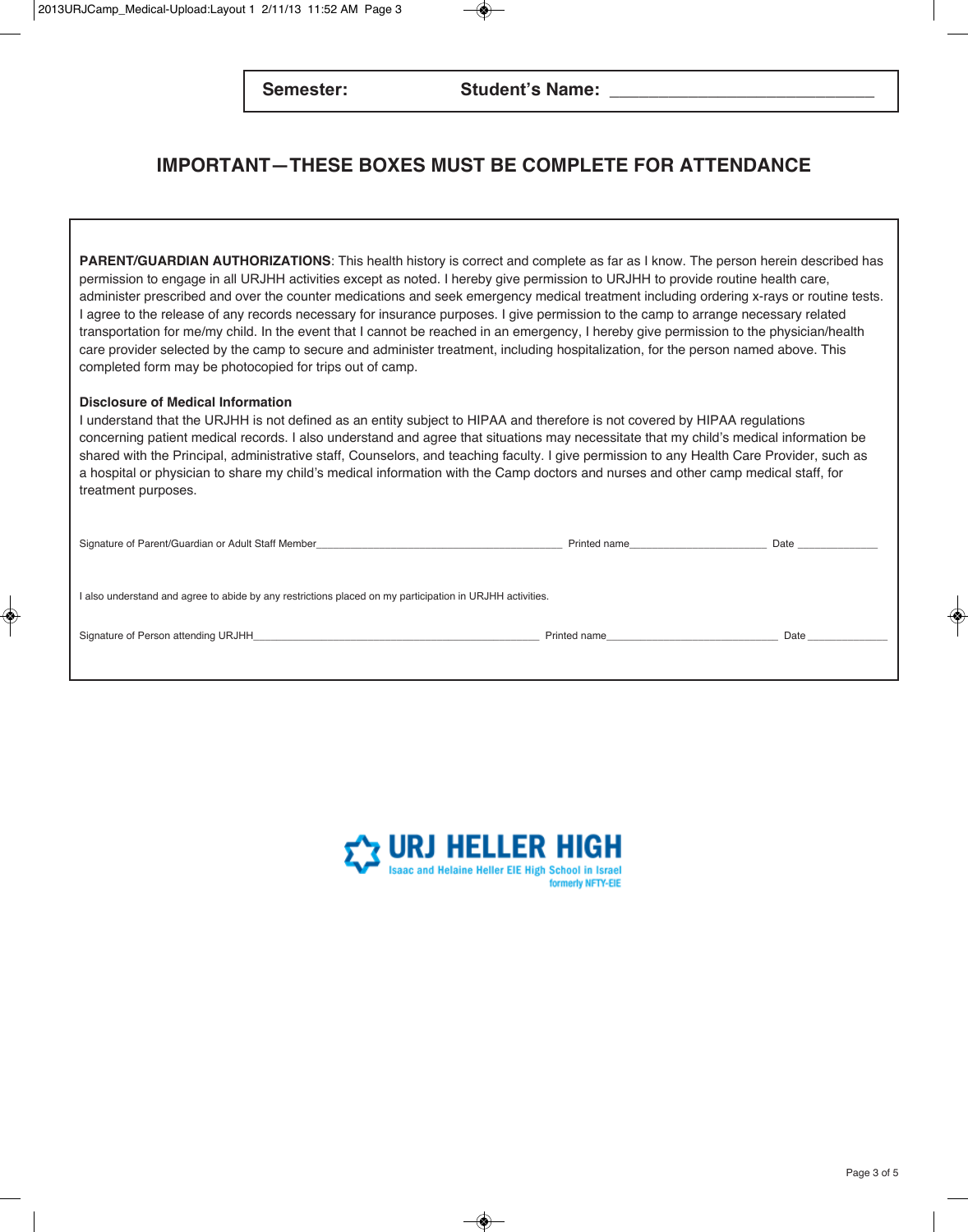## **Policy Statement on Vaccine Status of campers, Staff, Faculty, and their families attending URJ camps and israel programs**

## **Background**:

Each year, the American Academy of Pediatrics publishes a "Recommended Childhood and Adolescent Immunization Schedule." Practicing pediatricians across North America consider this the standard of care, and indeed the context in which they practice. In addition, the Centers for Disease Control (CDC) has established vaccine standards for adults.

Given the overriding Jewish value that puts a premium on maintaining health, including taking preventive measures, along with the clear public health based need to protect the camp community as a whole, **we are requiring that all children, staff, faculty, and their families planning to attend our URJ camps and israel programs must be immunized in the manner below.** 

## **case Statement**:

Parents send their children to camp and assume that their children will enjoy themselves, have positive social interactions, learn from the rich Jewish environment and be safe and healthy. Safety and public health are priorities for all of the URJ camps and Israel programs. The vaccination of all members of the community is essential in order to maintain a safe environment and decrease the risk of transmission of preventable illnesses. The establishment of a safe environment must therefore include the requirement that all members of URJ Camp and Israel Program communities be adequately immunized against all of the preventable diseases as recommended by the American Academy of Pediatrics (AAP) and the Advisory Committee on Immunization Practices. While parents may choose to defer the vaccination of their children, for the URJ this is not an issue of individual rights and choice, but an issue of public health and policy. The routine vaccination of all children, staff and faculty is an important public health matter especially in the confined environment of a residential summer camp or Israel program, with round-the-clock communal living and with some vulnerable populations present.

## **Policy Statement:**

All those attending the URJ camps and Israel programs are required to have had all age-appropriate vaccines recommended American Academy of Pediatrics (AAP), with the exceptions noted.

## **the aaP list of vaccines that are required for URJ campers, staff and faculty:**

- DTaP, DT, Td, or Tdap (Diphtheria, Tetanus and Pertusis)
- IPV (Poliovirus)
- HIB (Haemophilus influenza type b bacteria)
- Hepatitis B
- MMR (Measles, Mumps, Rubella)
- Varicella vaccine (Varivax)
- Menactra (Meningococcal disease/Meningitis)—required for those age 11 and older.